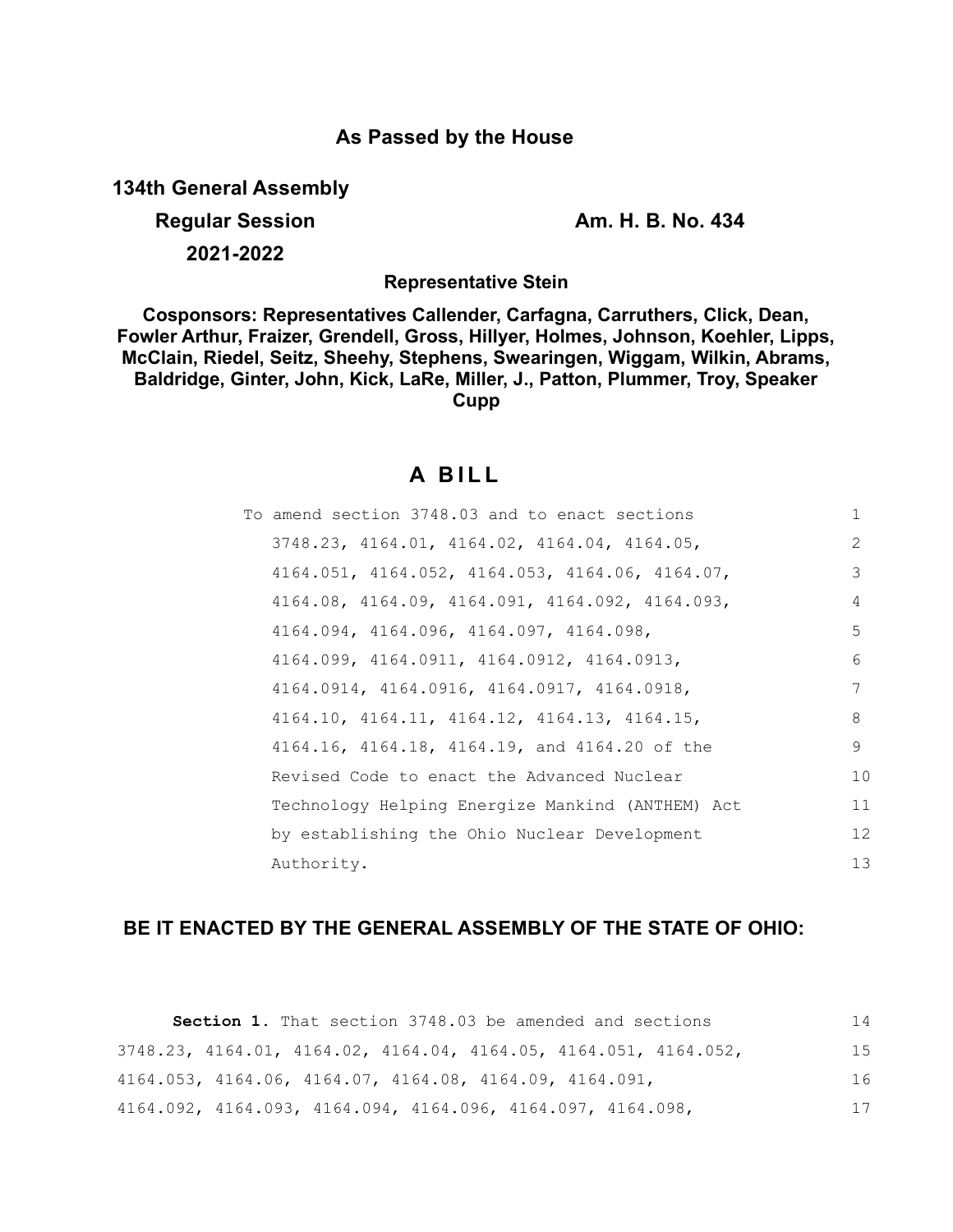4164.099, 4164.0911, 4164.0912, 4164.0913, 4164.0914, 4164.0916, 4164.0917, 4164.0918, 4164.10, 4164.11, 4164.12, 4164.13, 4164.15, 4164.16, 4164.18, 4164.19, and 4164.20 of the Revised Code be enacted to read as follows: 18 19 20 21

Sec. 3748.03. (A)(1)(a) The governor, on behalf of the state, may enter into agreements with the United States nuclear regulatory commission as authorized by section 274(b) of the "Atomic Energy Act of 1954," 68 Stat. 919, 42 U.S.C.A. 2011, as amended, for the discontinuation of specified licensing and related regulatory authority of the commission with respect to byproduct material, source material, the commercial disposal of low-level radioactive waste, and special nuclear material in quantities not sufficient to form a critical mass and the assumption of that authority by the state.

(b) The governor, on behalf of the state, may also enter into agreements described in division (A)(1)(a) of this section with the the United States department of energy or branches of the United States military.

(2) The governor shall appoint a state liaison officer to the United States nuclear regulatory commission, who shall serve at the pleasure of the governor.

(B) The general assembly hereby designates the department of health, in addition to the Ohio nuclear development authority as the agency authorized to by division  $(F)$  of section 4164.11 of the Revised Code, may pursue agreement state status, on behalf of the governor, for the assumption by the state of specified licensing and related regulatory authority from the commission pursuant to division (A) of this section. The department shall and the Ohio nuclear development authority may enter into negotiations with the commission for that purpose. 39 40 41 42 43 44 45 46 47

36 37 38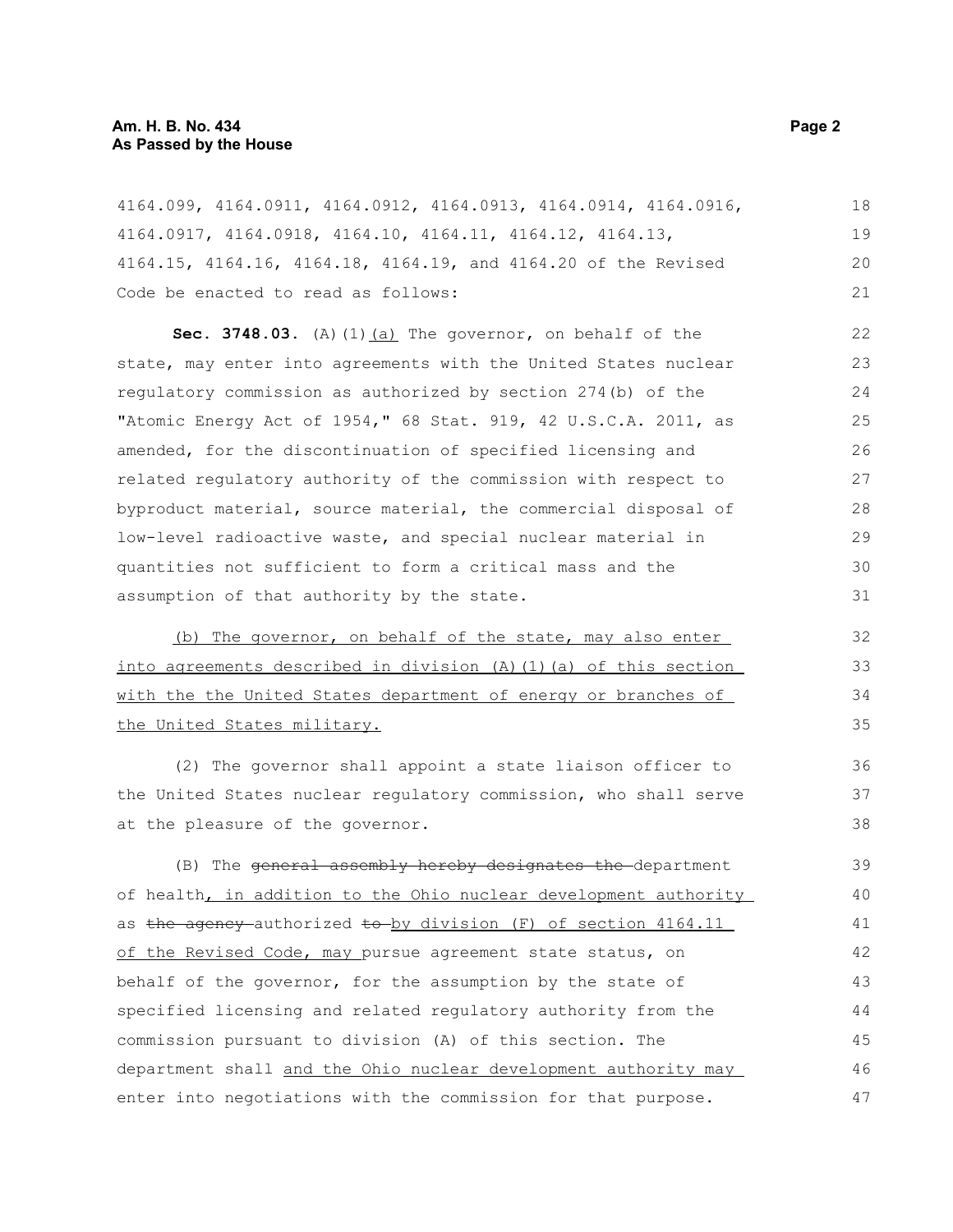## **Am. H. B. No. 434** Page 3 **As Passed by the House**

(C) Any person who, on the effective date of an agreement entered into by the state and the commission pursuant to divisions (A) and (B) of this section, holds a license issued by the commission for radioactive materials that are subject to the agreement is deemed to hold a license issued under this chapter and rules adopted under it. That license shall expire ninety days after the holder receives a notice of expiration from the department or on the date of expiration specified in the license issued by the commission, whichever is later, provided that no such license shall expire during the ninety days immediately following the effective date of the agreement. **Sec. 3748.23.** The rules adopted under this chapter shall neither conflict with nor supersede the rules adopted under Chapter 4164. of the Revised Code. **Sec. 4164.01.** As used in this chapter, unless the context otherwise requires: (A) "Authority" means the Ohio nuclear development authority created and constituted under section 4164.04 of the Revised Code. (B) "Council" means the Ohio nuclear development authority nominating council created and constituted under section 4164.09 of the Revised Code. **Sec. 4164.02.** It is the intent of the general assembly in enacting this chapter of the Revised Code to encourage its use as a model for future legislation to further the pursuit of innovative research and development for any industry in this state. **Sec. 4164.04.** There is hereby created and constituted within the department of development, the Ohio nuclear 48 49 50 51 52 53 54 55 56 57 58 59 60 61 62 63 64 65 66 67 68 69 70 71 72 73 74 75 76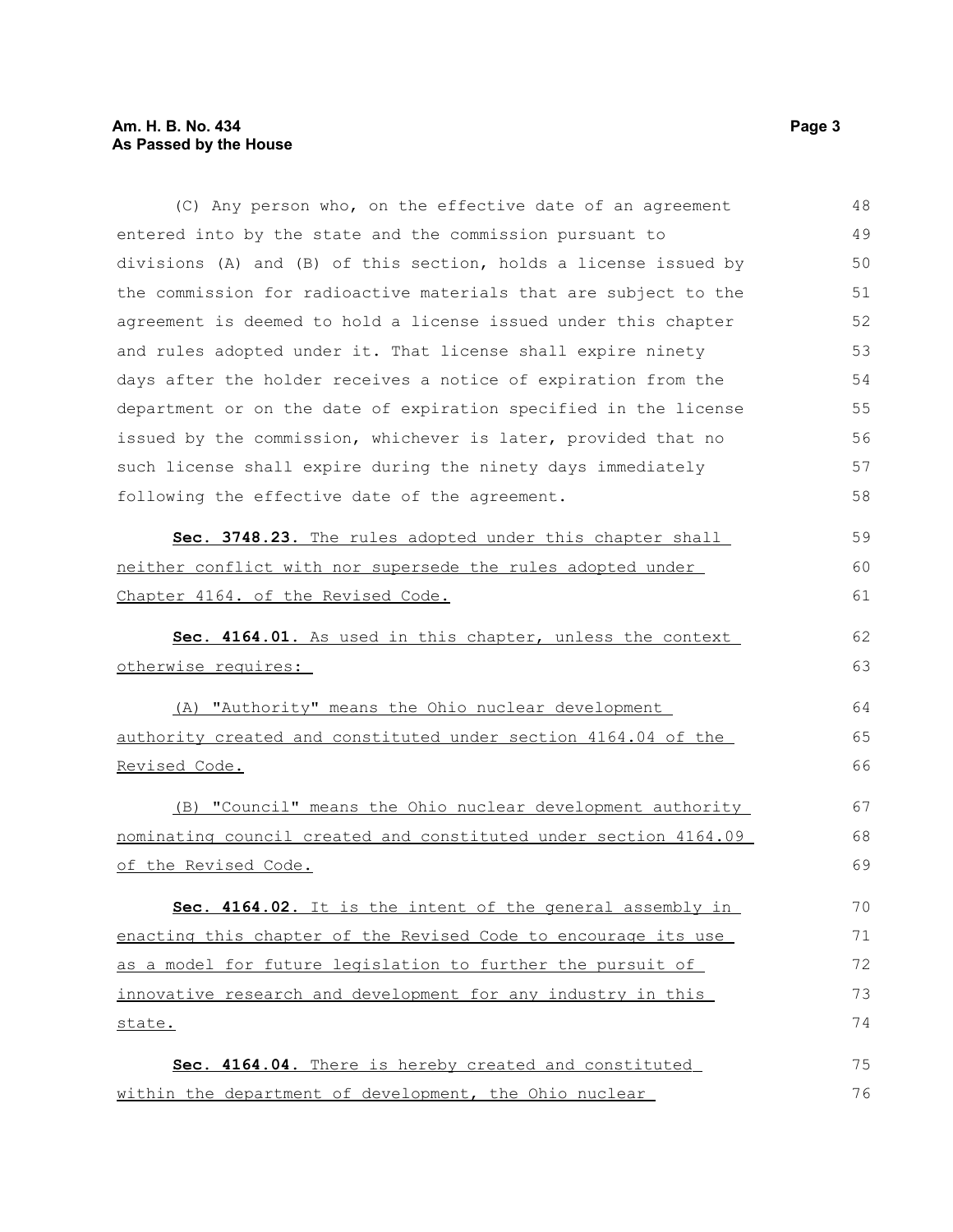| development authority. The authority's exercise of powers        | 77  |
|------------------------------------------------------------------|-----|
| conferred by this chapter is the performance of an essential     | 78  |
| governmental function and addresses matters of public necessity  | 79  |
| for which public moneys may be spent and private property        | 80  |
| <u>acquired.</u>                                                 | 81  |
| Sec. 4164.05. (A) The authority shall consist of nine            | 82  |
| members appointed by the governor, representing the following    | 83  |
| three stakeholder groups within the nuclear-engineering-and-     | 84  |
| manufacturing industry:                                          | 85  |
| (1) Safety;                                                      | 86  |
| (2) Industry;                                                    | 87  |
| (3) Engineering research and development.                        | 88  |
| (B) (1) A member appointed from the safety group shall hold      | 89  |
| at least a bachelor's degree in nuclear, mechanical, chemical,   | 90  |
| or electrical engineering and at least one of the following      | 91  |
| shall also apply:                                                | 92  |
| (a) The member is a recognized professional in nuclear-          | 93  |
| reactor safety or developing ISO 9000 standards.                 | 94  |
| (b) The member has been employed by or has worked closely        | 95  |
| with the United States department of energy or the nuclear       | 96  |
| requlatory commission and the member also has a professional     | 97  |
| background in nuclear-energy-technology development or advanced- | 98  |
| nuclear-reactor concepts.                                        | 99  |
| (c) The member has been employed by a contractor that has        | 100 |
| built concept reactors and the member also worked with hazardous | 101 |
| substances, either nuclear or chemical, during that employment.  | 102 |
| (2) A member appointed from the industry group shall have        | 103 |
| at least five years of experience in one or more of the          | 104 |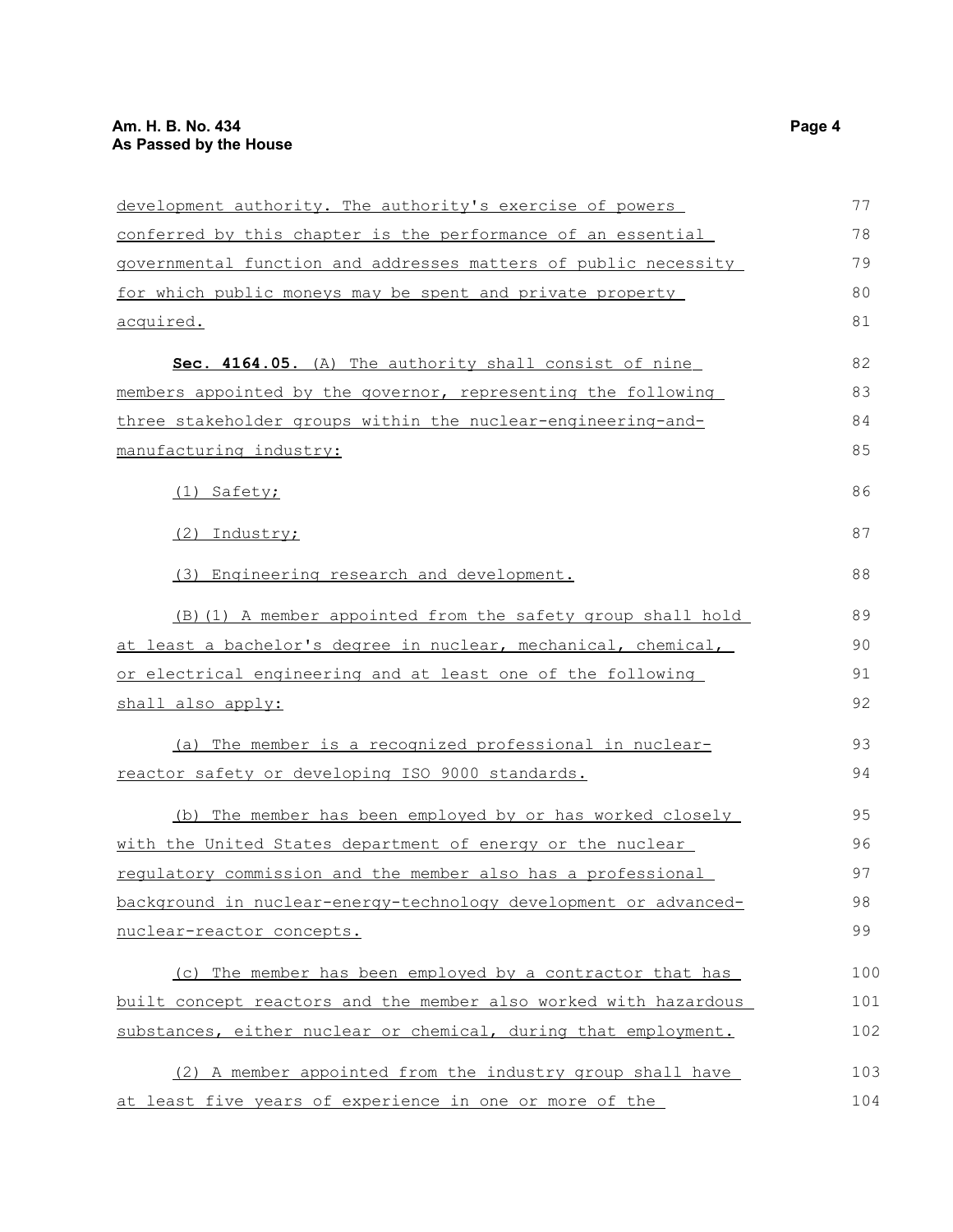| following:                                                       | 105 |
|------------------------------------------------------------------|-----|
| (a) Nuclear-power-plant operation;                               | 106 |
| (b) Processing and extracting isotopes;                          | 107 |
| (c) Managing a facility that deals with hazardous                | 108 |
| substances, either nuclear or chemical;                          | 109 |
| (d) Handling and storing nuclear waste.                          | 110 |
| (3) A member appointed from the engineering research and         | 111 |
| development group shall hold at least a bachelor's degree in     | 112 |
| nuclear, mechanical, chemical, or electrical engineering and the | 113 |
| member shall also be a recognized professional in at least one   | 114 |
| of the following areas of study:                                 | 115 |
| (a) Advanced nuclear reactors;                                   | 116 |
| (b) Materials science involving the study of alloys and          | 117 |
| metallurgy, ceramics, or composites;                             | 118 |
| (c) Molten-salt chemistry;                                       | 119 |
| (d) Solid-state chemistry;                                       | 120 |
| (e) Chemical physics;                                            | 121 |
| (f) Actinide chemistry;                                          | 122 |
| (g) Instrumentation and sensors;                                 | 123 |
| (h) Control systems.                                             | 124 |
| (C) The members shall be United States citizens and              | 125 |
| residents of this state.                                         | 126 |
| The members shall serve five-year terms.<br>(D)                  | 127 |
| (E) Any appointment to fill a vacancy on the authority           | 128 |
| shall be made for the unexpired term of the member whose death,  | 129 |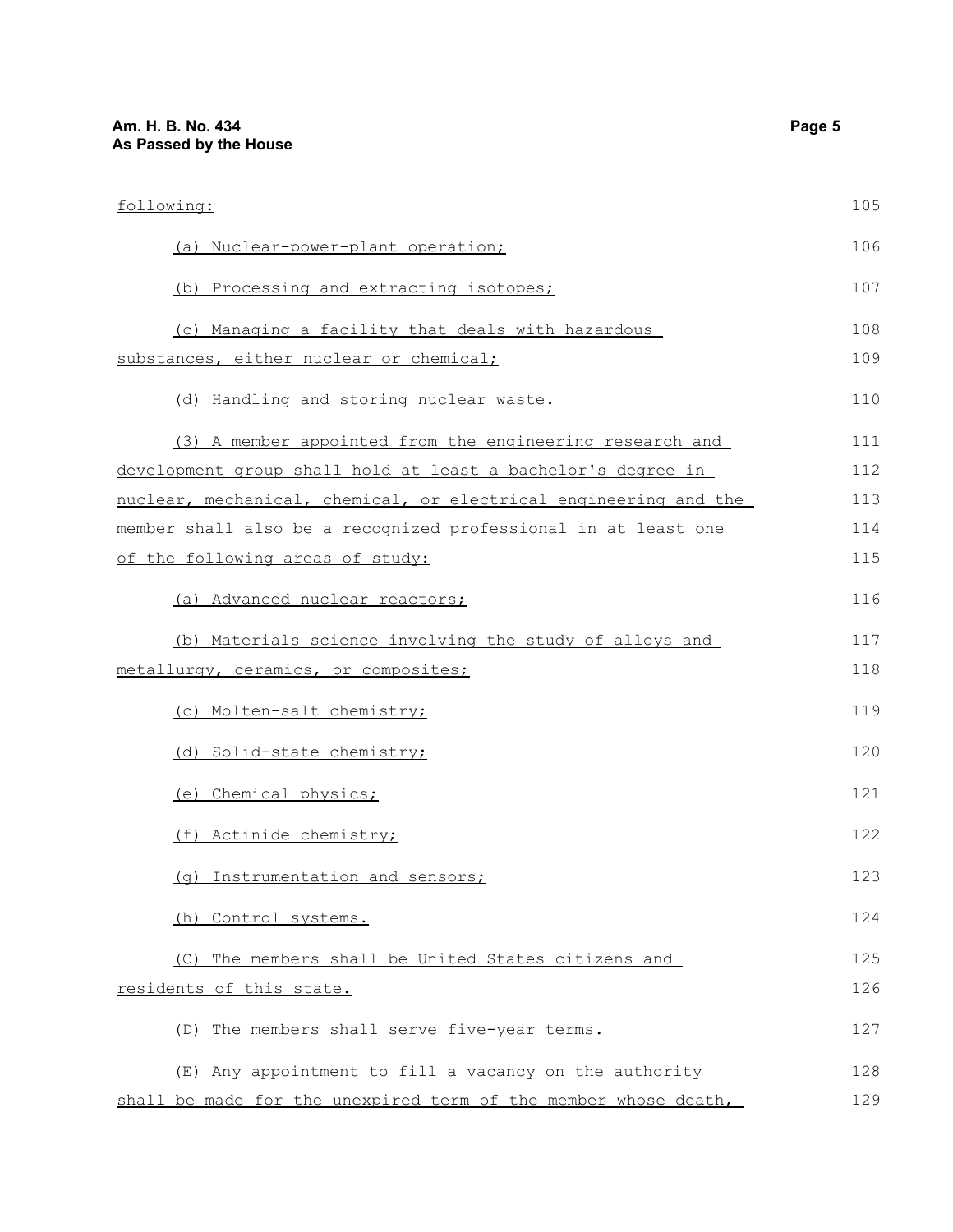| resignation, or removal created the vacancy.                            | 130 |
|-------------------------------------------------------------------------|-----|
| (F) Initial appointments under this section shall be made               | 131 |
| <u>not later than sixty days after the effective date of an</u>         | 132 |
| agreement made with the United States nuclear regulatory                | 133 |
| commission, the United States department of energy, or branches         | 134 |
| of the United States military under section 3748.03 of the              | 135 |
| <u>Revised Code.</u>                                                    | 136 |
| Sec. 4164.051. The governor shall appoint members, and                  | 137 |
| fill vacancies in the membership, of the authority from lists of        | 138 |
| nominees recommended by the council. The governor shall fill a          | 139 |
| vacancy not later than thirty days after receipt of the                 | 140 |
| council's recommendations.                                              | 141 |
| Sec. 4164.052. The governor, in the governor's discretion,              | 142 |
| may reject all of the nominees recommended by the council and           | 143 |
| <u>reconvene the council for it to recommend additional nominees.</u>   | 144 |
| If the governor reconvenes the council and the council provides         | 145 |
| <u>a second list of nominees, the governor shall make the required</u>  | 146 |
| appointment from one of the names on the first or second list.          | 147 |
| Sec. 4164.053. All appointments by the governor to the                  | 148 |
| authority are subject to the advice and consent of the senate.          | 149 |
| Sec. 4164.06. No member shall be appointed to the                       | 150 |
| <u>authority until an agreement is reached under section 3748.03 of</u> | 151 |
| the Revised Code, consistent with division (F) of section               | 152 |
| 4164.05 of the Revised Code.                                            | 153 |
| Sec. 4164.07. Immediately after appointment to the                      | 154 |
| authority under section 4164.05 of the Revised Code, the members        | 155 |
| shall enter upon the performance of their duties.                       | 156 |
| Sec. 4164.08. Notwithstanding any law to the contrary, no               | 157 |
| officer or employee of this state shall be deemed to have               | 158 |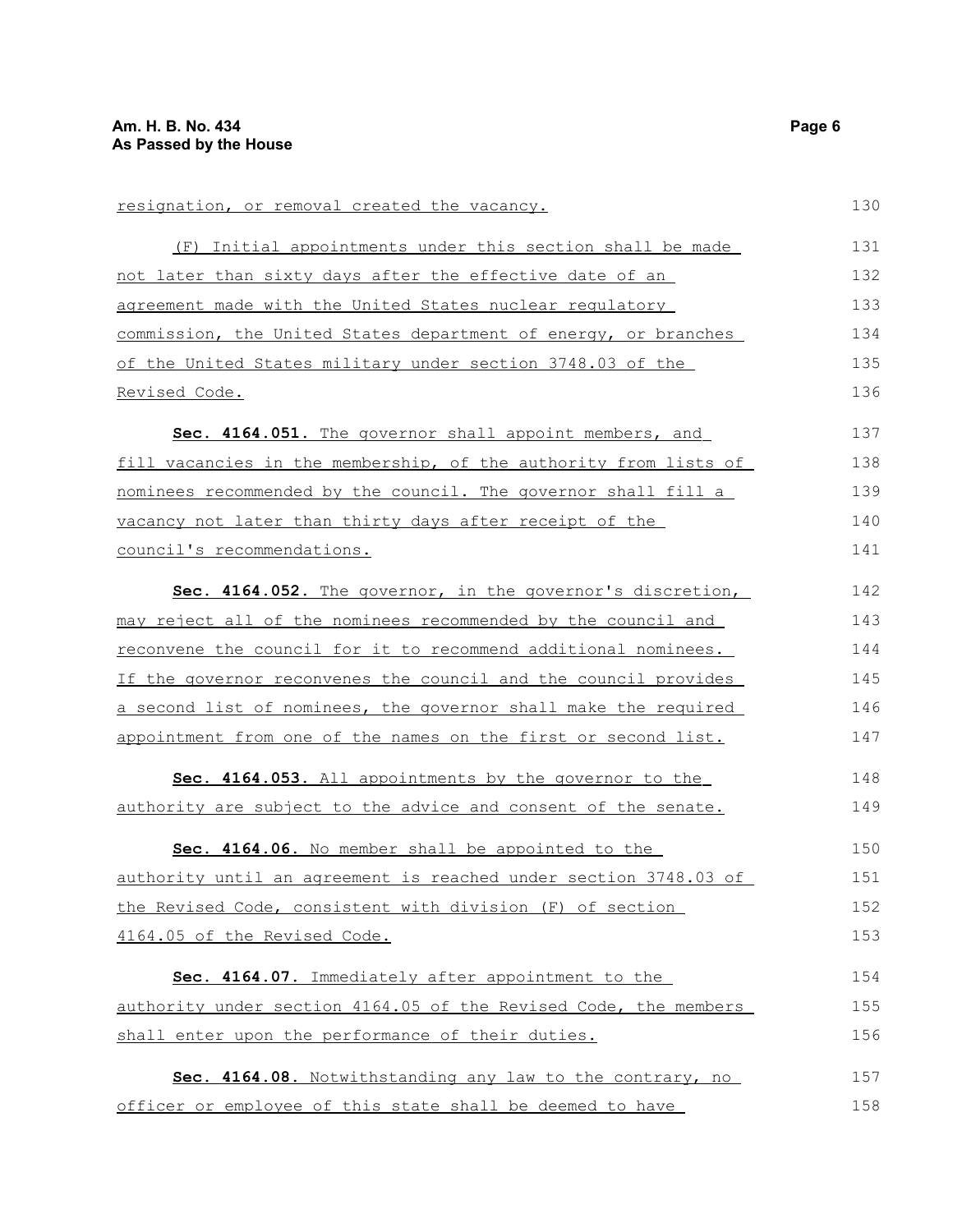| forfeited, or shall have forfeited, the officer's or employee's  | 159 |
|------------------------------------------------------------------|-----|
| office or employment due to acceptance of membership on the      | 160 |
| authority or by providing service to the authority.              | 161 |
| Sec. 4164.09. There is hereby created the Ohio nuclear           | 162 |
| development authority nominating council.                        | 163 |
| Sec. 4164.091. The council shall review, evaluate, and           | 164 |
| make recommendations to the governor regarding potential         | 165 |
| appointees to serve as members of the authority.                 | 166 |
| Sec. 4164.092. (A) Consistent with division (B) of section       | 167 |
| 4164.05 of the Revised Code, and for the purpose of making       | 168 |
| initial and subsequent appointments, and for filling vacancies,  | 169 |
| the council shall provide the governor with a list of            | 170 |
| individuals who are, in the judgment of the council, the most    | 171 |
| fully qualified to become members of the authority.              | 172 |
| (B) For each initial appointment, and for each subsequent        | 173 |
| or vacancy appointment, the council shall provide a list of four | 174 |
| possible appointees.                                             | 175 |
| (C) The council shall provide the lists at the following         | 176 |
| times:                                                           | 177 |
| (1) For each subsequent appointment, not more than eighty-       | 178 |
| five, nor less than sixty, days before the expiration of the     | 179 |
| term of an authority member to be renewed or replaced;           | 180 |
| (2) For each vacancy appointment, not more than thirty           | 181 |
| days after the death of, resignation of, or termination of       | 182 |
| service by, an authority member for whom a vacancy exists.       | 183 |
| Sec. 4164.093. In reviewing, evaluating, and recommending        | 184 |
| potential appointees to serve as members of the authority, the   | 185 |
| council may solicit and accept comments from, and cooperate      | 186 |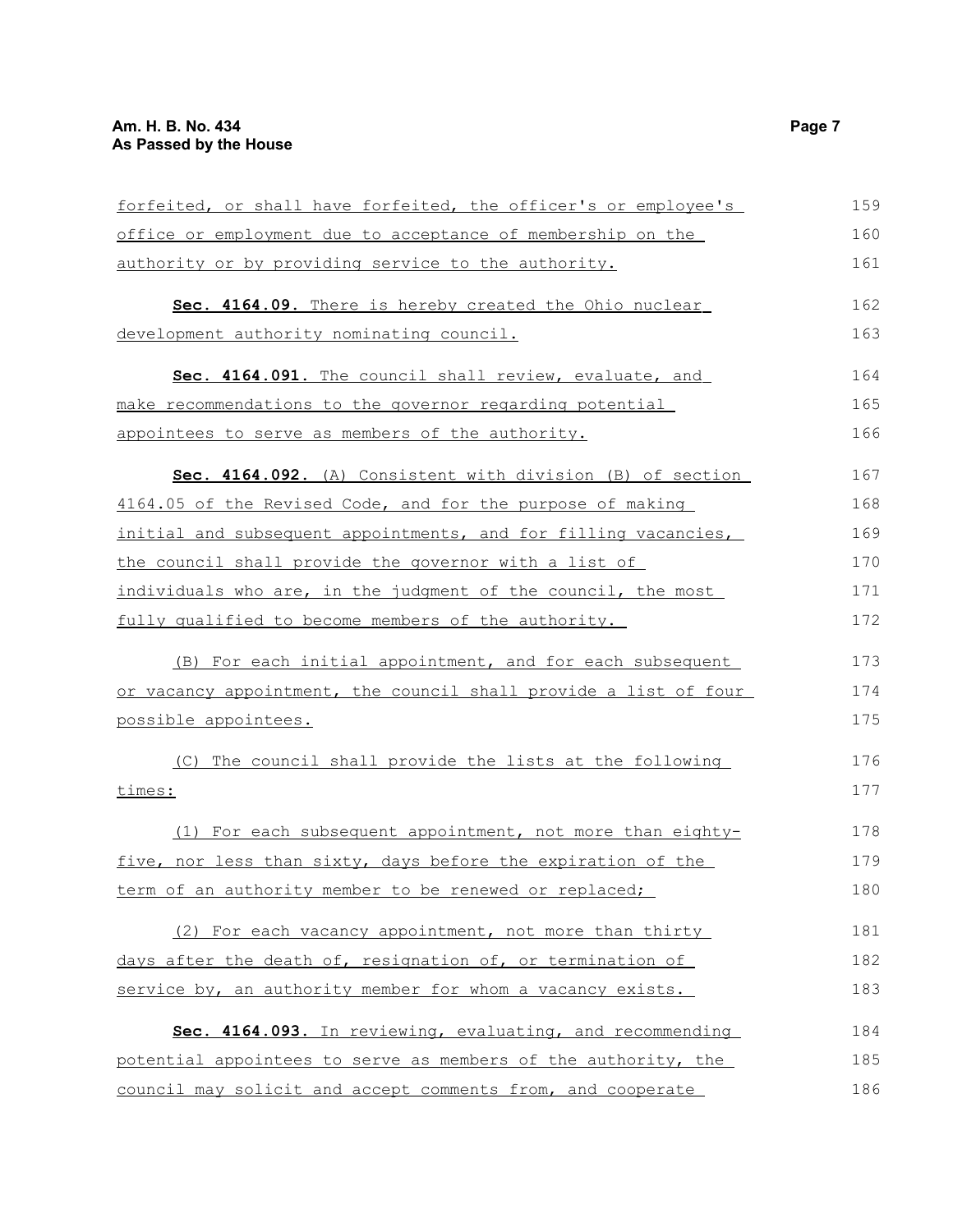| with, any individual.                                            | 187 |
|------------------------------------------------------------------|-----|
| Sec. 4164.094. The council may make recommendations to the       | 188 |
| general assembly concerning changes in law to assist the council | 189 |
| in the performance of its duties.                                | 190 |
| Sec. 4164.096. The council shall consist of seven members:       | 191 |
| (A) The president of the senate, or the president's              | 192 |
| designee;                                                        | 193 |
| (B) The speaker of the house of representatives, or the          | 194 |
| speaker's designee.                                              | 195 |
| (C) Five members of the Ohio state university's nuclear          | 196 |
| engineering external advisory board.                             | 197 |
| Sec. 4164.097. (A) Of the seven members of the council,          | 198 |
| the five members from the Ohio state university's nuclear        | 199 |
| engineering external advisory board shall be appointed by the    | 200 |
| governor.                                                        | 201 |
| (B) Initial appointments under this section shall be made        | 202 |
| not later than thirty days after the effective date of this      | 203 |
| section.                                                         | 204 |
| Sec. 4164.098. The term of office for council members            | 205 |
| appointed by the governor shall be two years. Each appointed     | 206 |
| member shall serve as a member of the council from the date of   | 207 |
| appointment until the end of the term for which the member was   | 208 |
| appointed.                                                       | 209 |
| The president of the senate, or the president's designee,        | 210 |
| and the speaker of the house of representatives, or the          | 211 |
| speaker's designee, shall serve on the council only during the   | 212 |
| tenure of the president or speaker.                              | 213 |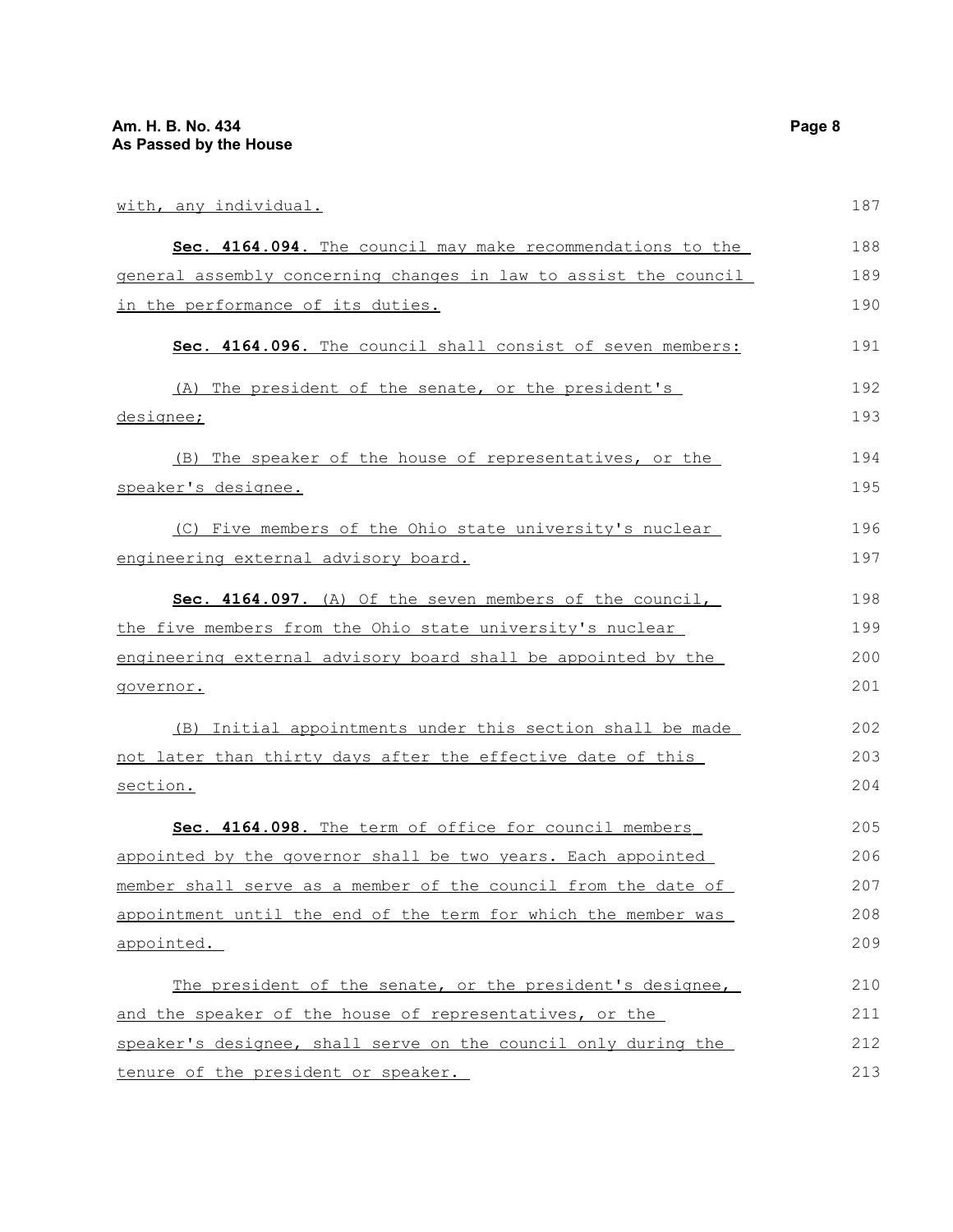| Sec. 4164.099. Any member appointed to fill a vacancy            | 214 |
|------------------------------------------------------------------|-----|
| occurring before the expiration of the term for which the member | 215 |
| was appointed shall hold office for the remainder of such term.  | 216 |
| Any member shall continue in office after the expiration date of | 217 |
| the term for which the member was appointed until the member's   | 218 |
| successor takes office, or until a period of sixty days has      | 219 |
| elapsed, whichever occurs first. Each vacancy of an appointed    | 220 |
| member shall be filled by appointment not later than sixty days  | 221 |
| after the vacancy occurs and shall be filled in the same manner  | 222 |
| as the original appointment.                                     | 223 |
| Sec. 4164.0911. The council shall elect a chairperson and        | 224 |
| a secretary at its initial meeting.                              | 225 |
| Sec. 4164.0912. The council shall hold its initial meeting       | 226 |
| not later than thirty days after an agreement is reached under   | 227 |
| section 3748.03 of the Revised Code. Subsequent meetings of the  | 228 |
| council may be called by the chairperson. Special meetings shall | 229 |
| be called by the chairperson upon receipt of a written request   | 230 |
| for a meeting signed by two or more members of the council.      | 231 |
| Sec. 4164.0913. Before each meeting of the council,              | 232 |
| written notice of the time and place of each meeting shall be    | 233 |
| sent to each member of the council by mail or electronic mail.   | 234 |
| Sec. 4164.0914. Four members of the council, or their            | 235 |
| alternates, constitute a quorum. No measure shall be voted on,   | 236 |
| or any action taken by the council unless a quorum is present.   | 237 |
| Sec. 4164.0916. The council shall keep a record of its           | 238 |
| proceedings.                                                     | 239 |
| Sec. 4164.0917. The council may adopt bylaws governing its       | 240 |
| proceedings.                                                     | 241 |
| Sec. 4164.0918. Members of the council shall serve without       | 242 |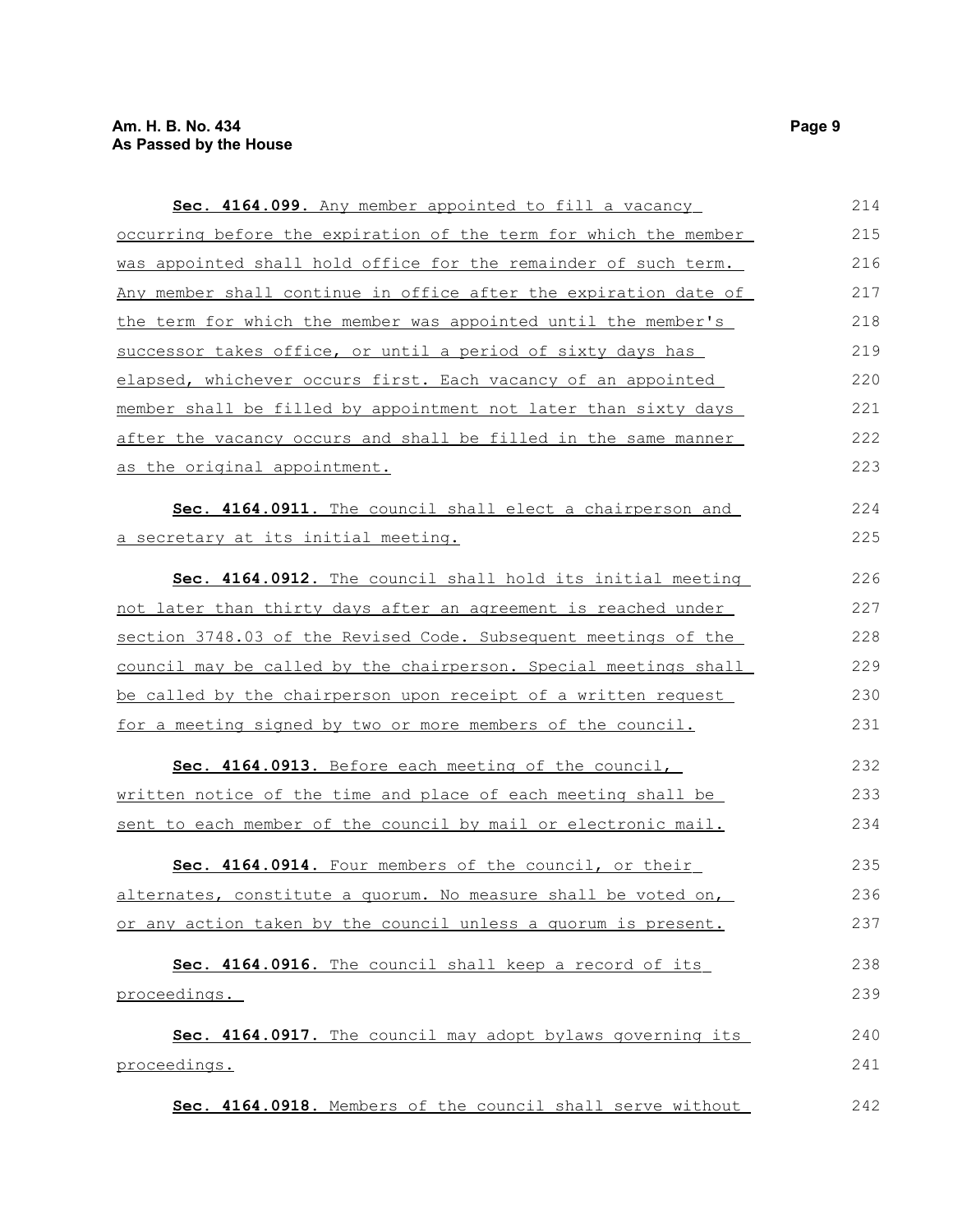compensation.

 **Sec. 4164.10.** The authority is established for both of the following purposes: (A) To be an information resource for this state, the United States nuclear regulatory commission, all branches of the United States military, and the United States department of energy on advanced-nuclear-research reactors, isotopes, and isotope technologies; (B) To make this state all of the following: (1) A leader in the development and construction of newtype advanced-nuclear-research reactors; (2) A national and global leader in the commercial production of isotopes and research; (3) A leader in the research and development of highlevel-nuclear-waste reduction and storage technology. 243 244 245 246 247 248 249 250 251 252 253 254 255 256 257

 **Sec. 4164.11.** The authority shall have all powers necessary and convenient for carrying out its statutory purposes, including the following powers: 258 259 260

(A) To adopt bylaws for the management and regulation of its affairs; (B) To develop and adopt a strategic plan for carrying out the purposes set forth in this chapter; 261 262 263 264 265

(C) To foster innovative partnerships and relationships in the state and among the state's public institutions of higher education, private companies, federal laboratories, and nonprofit organizations, to accomplish the purposes set forth in this chapter; 266 267 268 269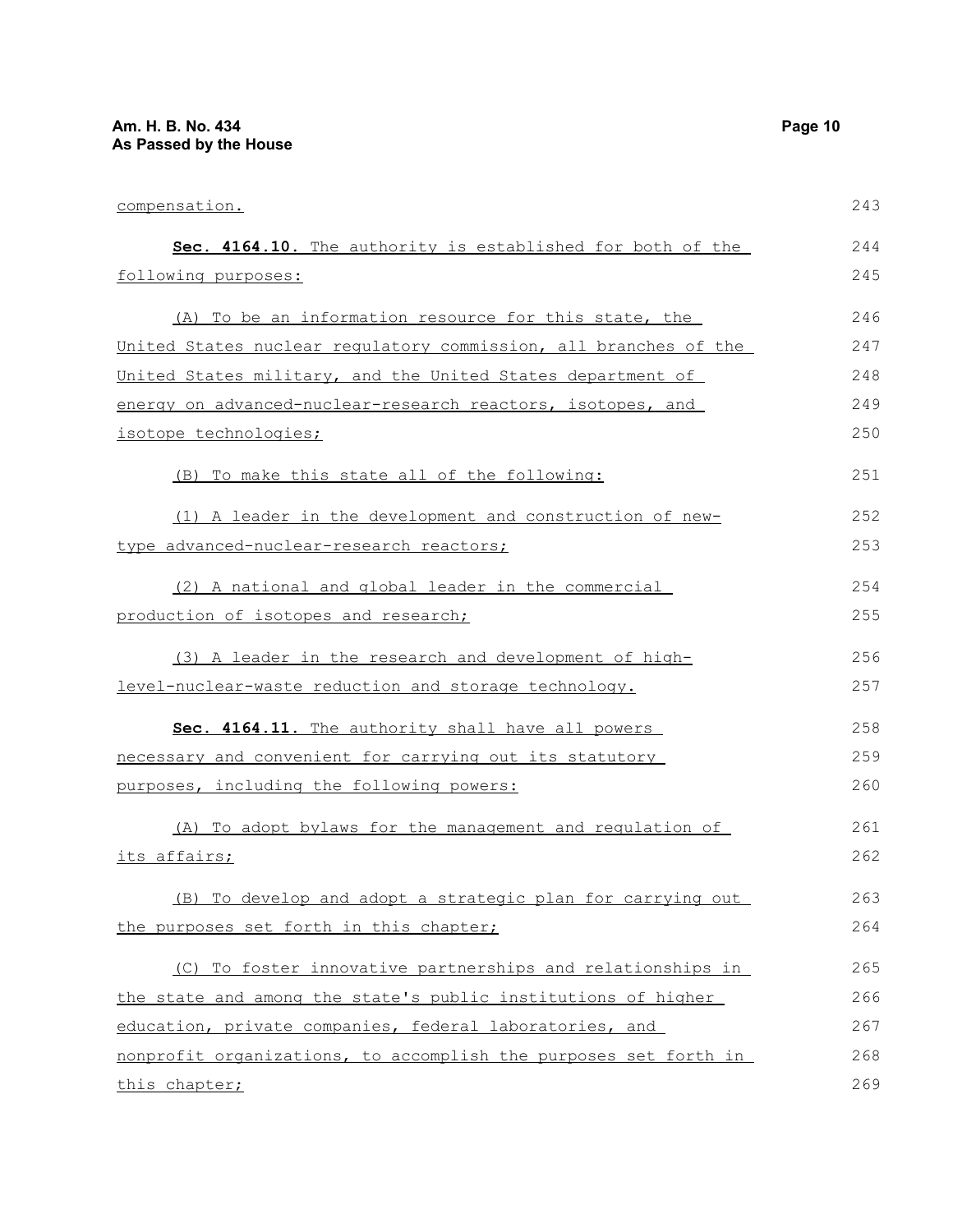| (D) To identify and support, in cooperation with the             | 270 |
|------------------------------------------------------------------|-----|
| public and private sectors, the development of education         | 271 |
| programs related to Ohio's isotope industry;                     | 272 |
| (E) To assume any regulatory powers delegated from the           | 273 |
| United States nuclear regulatory commission, the United States   | 274 |
| department of energy, or any branch of the United States         | 275 |
| military, or similar federal agencies, departments, or programs, | 276 |
| governing the construction and operation of noncommercial power- | 277 |
| producing nuclear reactors and the handling of radioactive       | 278 |
| materials;                                                       | 279 |
| (F) To act in place of the governor in approving                 | 280 |
| agreements with the United States nuclear regulatory commission  | 281 |
| <u>and joint-development agreements with the United States</u>   | 282 |
| department of energy or an equivalent regulatory agency in the   | 283 |
| event that any of the following occur:                           | 284 |
| (1) The authority requests the commission to delegate            | 285 |
| <u>rules for a state-based nuclear research-and-development</u>  | 286 |
| program.                                                         | 287 |
| (2) The authority requests to jointly develop advanced-          | 288 |
| nuclear-research-reactor technology with the department under    | 289 |
| the department's authority.                                      | 290 |
| (3) The authority requests to jointly develop advanced-          | 291 |
| nuclear-research-reactor technology with the United States       | 292 |
| department of defense or another United States military agency   | 293 |
| under the authority of the department or agency.                 | 294 |
| Sec. 4164.12. For the purpose of carrying out the Ohio           | 295 |
| nuclear development authority's duties under sections 4164.01 to | 296 |
| 4164.20 of the Revised Code, the authority may make use of the   | 297 |
| staff and experts employed at the department of development in   | 298 |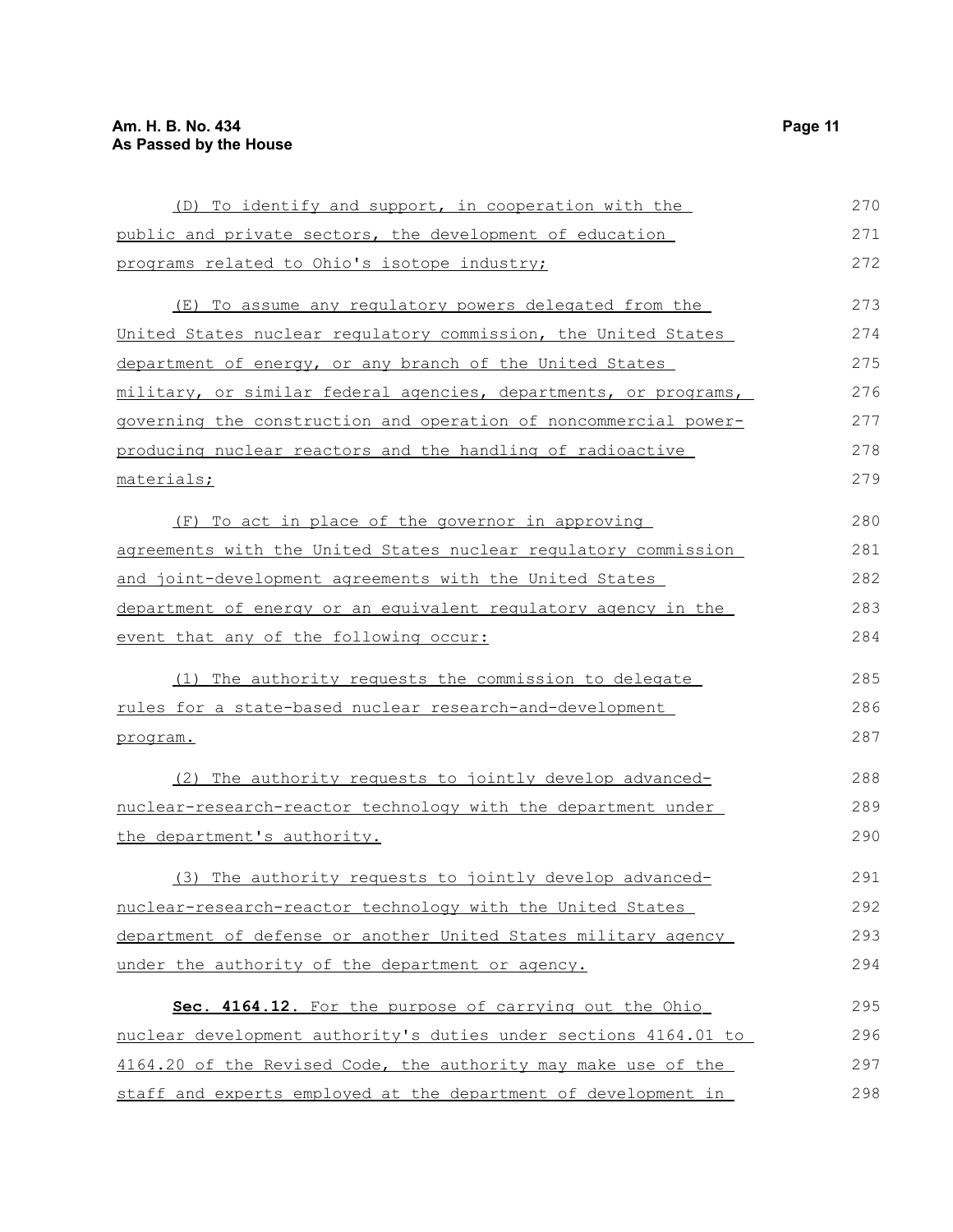| such manner as is provided by mutual arrangement between the |
|--------------------------------------------------------------|
| authority and the department.                                |
| Sec. 4164.13. Meetings of the authority shall be held in     |
| compliance with section 121.22 of the Revised Code.          |

| Sec. 4164.15. The authority shall work with industrial and       | 303 |
|------------------------------------------------------------------|-----|
| academic institutions and the United States department of energy | 304 |
| or branches of the United States military to approve designs for | 305 |
| the commercialization of advanced-nuclear-reactor components,    | 306 |
| which may include any of the following:                          | 307 |
| (A) Advanced-nuclear-reactor-neutronics analysis and             | 308 |
| experimentation, including reactor, plant, shielding, nuclear    | 309 |

| experimentation, including reactor, plant, shielding, nuclear | 309 |
|---------------------------------------------------------------|-----|
| data, source-program software, nuclear database, conceptual   | 310 |
| design, core and system design, certification in the phases,  | 311 |
| core-management and fuel-management technology, modeling, and | 312 |
| calculation;                                                  | 313 |

(B) Advanced-nuclear-reactor safety and plant safety, including reactor-system safety standards, accident-analysis software, and accident-management regulations; 314 315 316

| (C) Advanced-nuclear-reactor fuels and materials,                | 317 |
|------------------------------------------------------------------|-----|
| including long-life fuel, clad materials, structural materials,  | 318 |
| component materials, absorber materials, circuit materials, raw  | 319 |
| materials, fuels-and-materials research and development, testing | 320 |
| programs used to develop fuels and materials-manufacturing       | 321 |
| processes, experimental data, formulae, technological processes, | 322 |
| and facilities and equipment used to manufacture advanced-       | 323 |
| nuclear-reactor fuels and materials;                             | 324 |
|                                                                  |     |

(D) Advanced-nuclear-reactor-nuclear-steam-supply systems and their associated components and equipment, including design standards, component, equipment, and systems design, thermal 325 326 327

299 300

301 302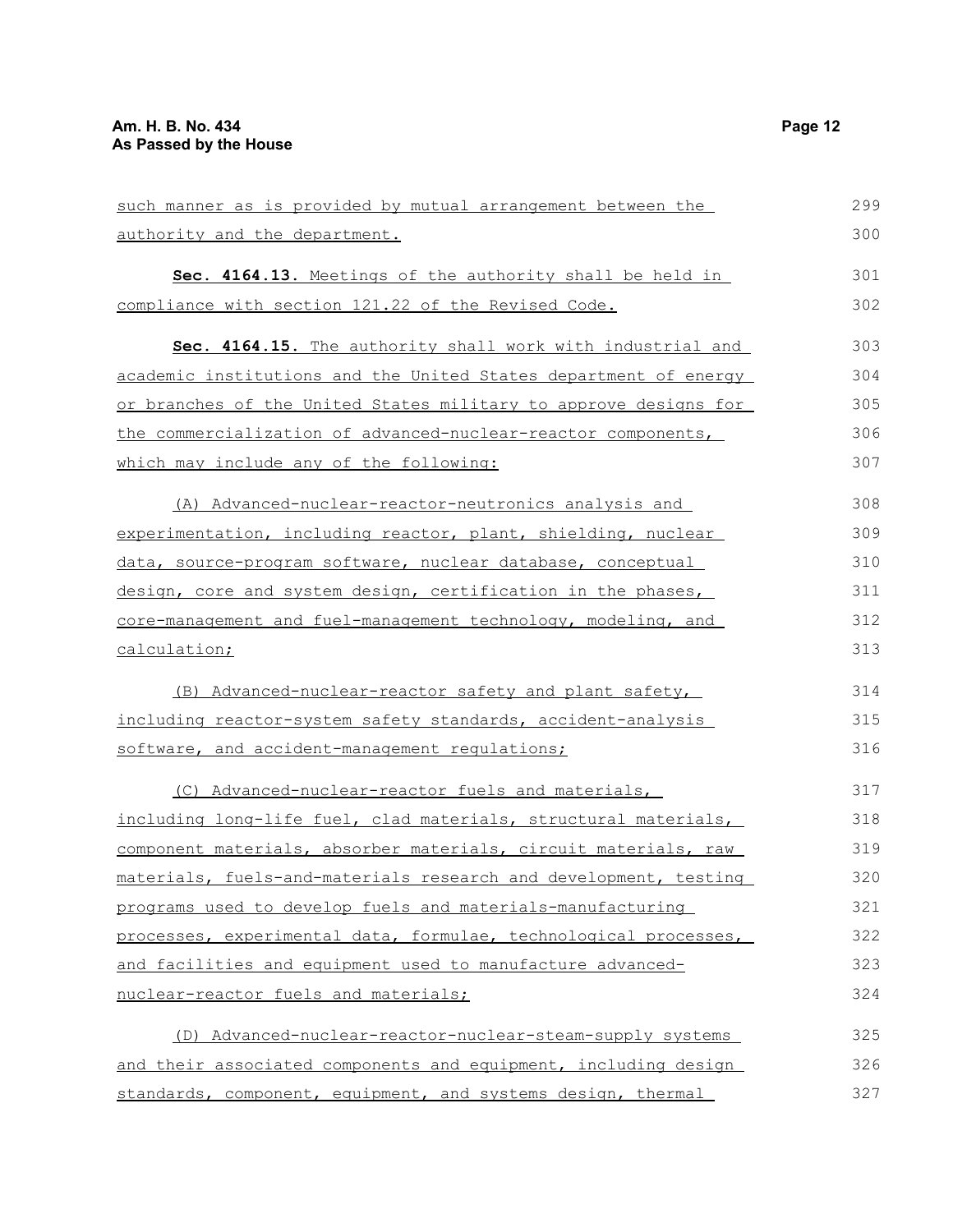| hydraulics, mechanics, and chemistry analysis;                  | 328 |
|-----------------------------------------------------------------|-----|
| (E) Advanced-nuclear-reactor engineered-safety features         | 329 |
| and their associated components, including design standards,    | 330 |
| component design, system design, and structural design;         | 331 |
| (F) Advanced-nuclear-reactor building, including                | 332 |
| containment design, structural analysis, and architectural      | 333 |
| analysis;                                                       | 334 |
| (G) Advanced-nuclear-reactor instrumentation and control        | 335 |
| and application of computer science, including survey, monitor, | 336 |
| control, and protection systems;                                | 337 |
| (H) Advanced-nuclear-reactor-quality practices,                 | 338 |
| nondestructive-inspection practices, and in-service-inspection  | 339 |
| technology;                                                     | 340 |
| (I) Advanced-nuclear-reactor plant design and                   | 341 |
| construction, debug, test-run, operation, maintenance, and      | 342 |
| decommissioning technology;                                     | 343 |
| (J) Advanced-nuclear-reactor economic methodology and           | 344 |
| evaluation technology;                                          | 345 |
| (K) Treatment, storage, recycling, and disposal technology      | 346 |
| for advanced-nuclear-reactor and system-spent fuel;             | 347 |
| (L) Treatment, storage, and disposal technology for             | 348 |
| advanced-nuclear-reactor and system radioactive waste;          | 349 |
| (M) Other areas that the parties or their executive agents      | 350 |
| agree upon in writing.                                          | 351 |
| Sec. 4164.16. The authority shall give priority to              | 352 |
| projects that reduce nuclear waste and produce isotopes.        | 353 |
| Sec. 4164.18. On or before the fourth day of July of each       | 354 |